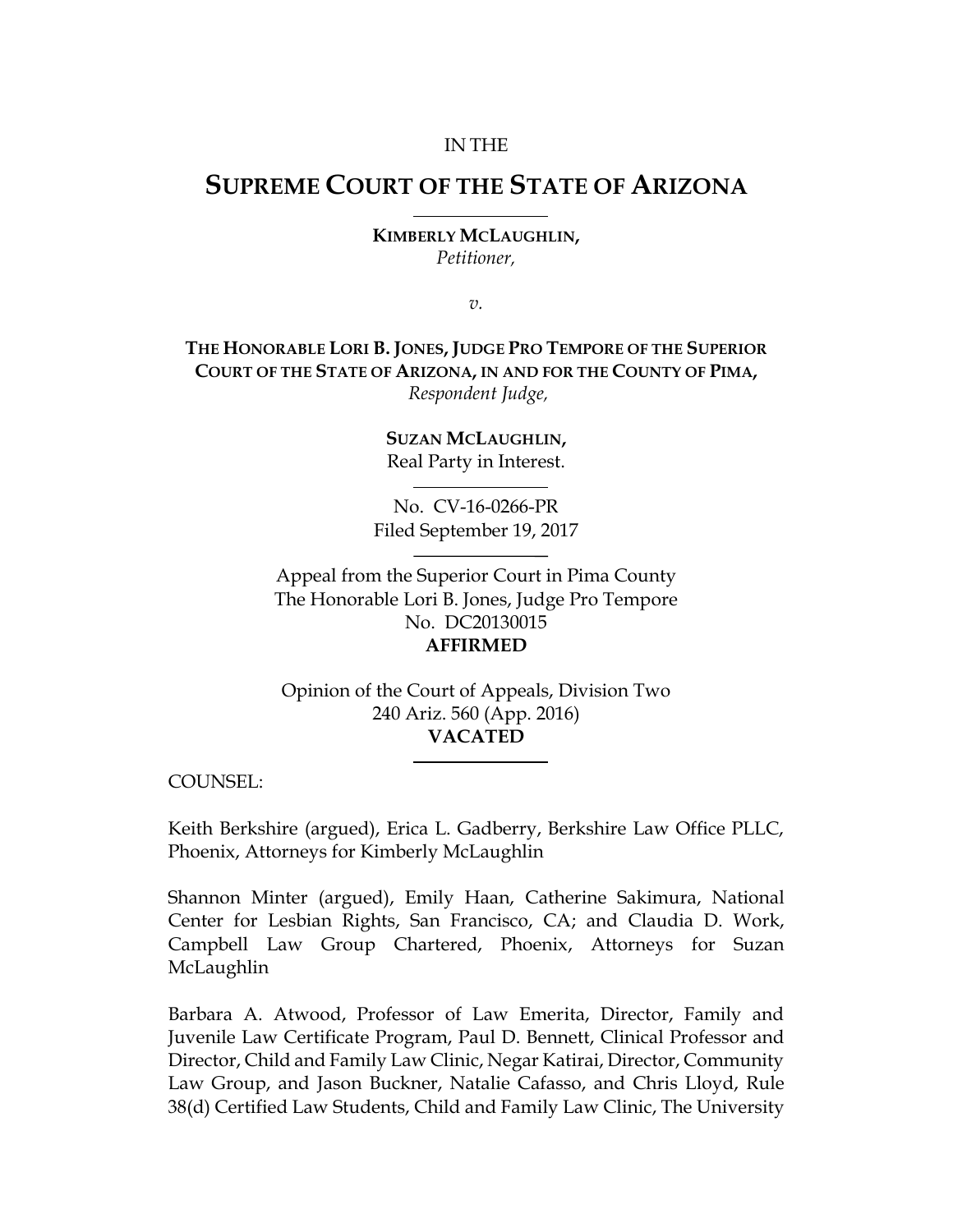of Arizona, Tucson, for Amici Curiae Child and Family Law Clinic, The University of Arizona James E. Rogers College of Law

Leslie Cooper, American Civil Liberties Union Foundation, New York, NY; and Kathleen E. Brody, American Civil Liberties Union Foundation of Arizona, Phoenix, Attorneys for Amici Curiae American Civil Liberties Union and American Civil Liberties Union of Arizona

Gregg R. Woodnick, Markus W. Risinger, Woodnick Law PLLC, Phoenix, Attorneys for Amicus Curiae Arizona Family Law Practitioners

CHIEF JUSTICE BALES authored the opinion of the Court, in which JUSTICES BRUTINEL and TIMMER and JUDGE JONES joined . JUSTICE LOPEZ, joined by VICE CHIEF JUSTICE PELANDER, concurred. JUSTICE BOLICK concurred in part and dissented in part.

CHIEF JUSTICE BALES, opinion of the Court:

 $\overline{a}$ 

 $\P$ **1** Under A.R.S. § 25-814(A)(1), a man is presumed to be a legal parent if his wife gives birth to a child during the marriage. We here consider whether this presumption applies to similarly situated women in same-sex marriages. Because couples in same-sex marriages are constitutionally entitled to the "constellation of benefits the States have linked to marriage," *Obergefell v. Hodges*, 135 S. Ct. 2584, 2601 (2015), we hold that the statutory presumption applies. We further hold that Kimberly McLaughlin, the birth mother here, is equitably estopped from rebutting her spouse Suzan's presumptive parentage of their son.

**I.** 

**¶2** The facts are not in dispute. In October 2008, Kimberly and Suzan, a same-sex couple, legally married in California. After the couple decided to have a child through artificial insemination, Suzan unsuccessfully attempted to conceive using an anonymous sperm donor. In 2010, Kimberly underwent the same process and became pregnant.

Justice Andrew W. Gould recused himself. Pursuant to article 6, section 3 of the Arizona Constitution, the Honorable Kenton D. Jones, Judge of the Arizona Court of Appeals, Division One, was designated to sit in this matter.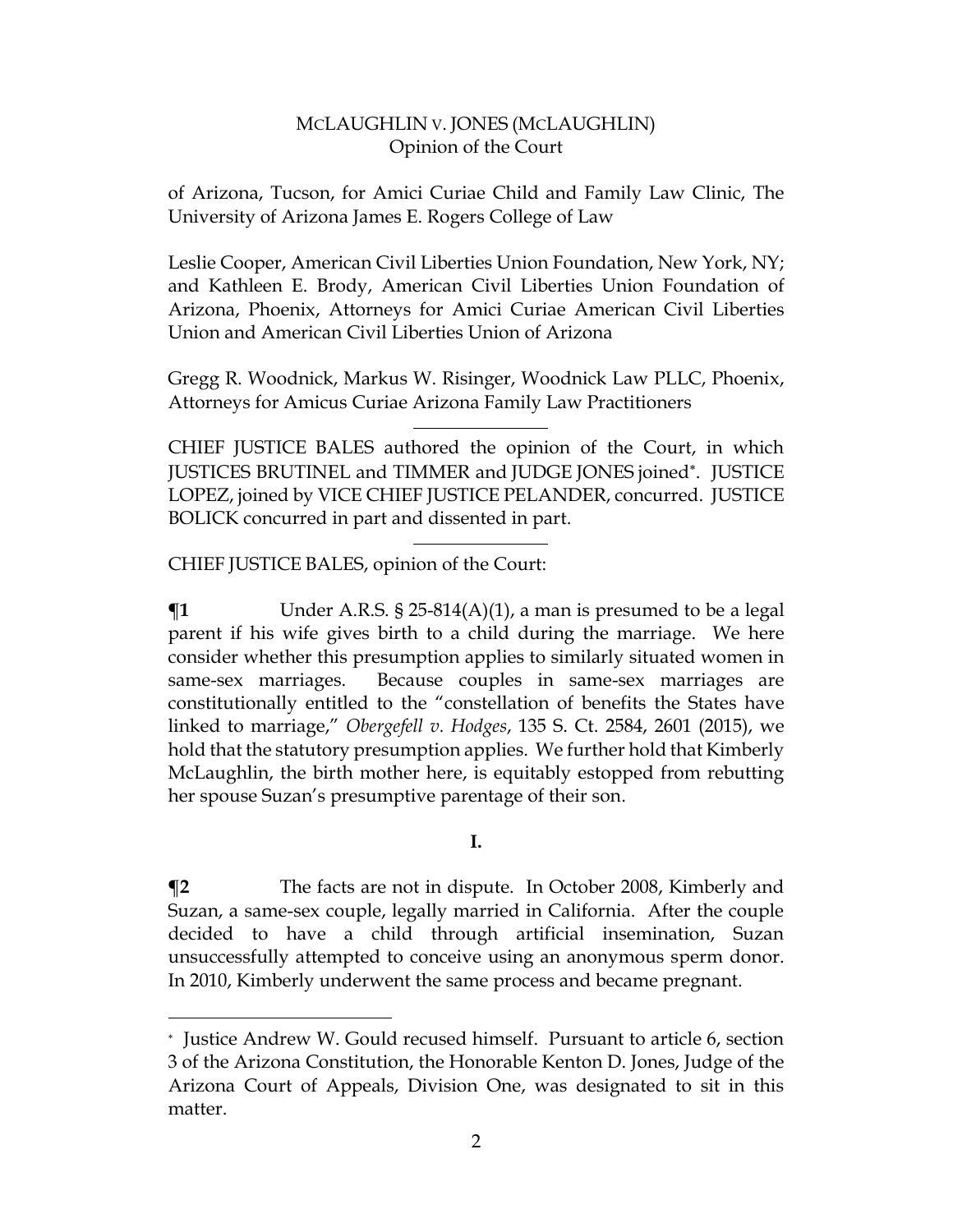**¶3** During the pregnancy, Kimberly and Suzan moved to Arizona. In February 2011, they entered a joint parenting agreement declaring Suzan a "co-parent" of the child. The agreement specifically states that "Kimberly McLaughlin intends for Suzan McLaughlin to be a second parent to her child, with the same rights, responsibilities, and obligations that a biological parent would have to her child" and that "[s]hould the relationship between [them] end  $\dots$  it is the parties [sic] intention that the parenting relationship between Suzan McLaughlin and the child shall continue with shared custody, regular visitation, and child support proportional to custody time and income." Kimberly and Suzan also executed wills declaring Suzan to be an equal parent.

 $\P$ **4** In June 2011, Kimberly gave birth to a baby boy, E. While Kimberly worked as a physician, Suzan stayed at home to care for E. When E. was almost two years old, Kimberly and Suzan's relationship deteriorated to the point that Kimberly moved out of their home, taking E. and cutting off Suzan's contact with him.

**¶5** Consequently, in 2013, Suzan filed petitions for dissolution and for legal decision-making and parenting time in loco parentis. During litigation, Suzan challenged the constitutionality of Arizona's refusal to recognize lawful same-sex marriages performed in other states, and pursuant to A.R.S. § 12-1841, provided notice to the State of her constitutional challenge. The State intervened in the litigation.

**¶6** After the Supreme Court held in *Obergefell* that the Fourteenth Amendment to the United States Constitution guarantees same-sex couples the fundamental right to marry, the State withdrew as a party, and the trial court ordered the case to proceed as a dissolution of marriage action with children because Suzan was a presumptive parent under A.R.S. § 25-814(A)(1). Based on *Obergefell*, the court reasoned that it would violate Suzan's Fourteenth Amendment rights not to afford her the same presumption of paternity that applies to a similarly situated man in an opposite-sex marriage. Additionally, the court held that Kimberly could not rebut Suzan's presumptive parentage under A.R.S. § 25-814(C) because permitting rebuttal would allow a biological mother to use the undisputed fact of a consensual, artificial insemination to force the non-biological parent to pay child support under A.R.S. § 25-501(B) while denying that same non-biological parent any parental rights. *See* A.R.S. § 25-501(B) ("A child who is born as the result of artificial insemination is entitled to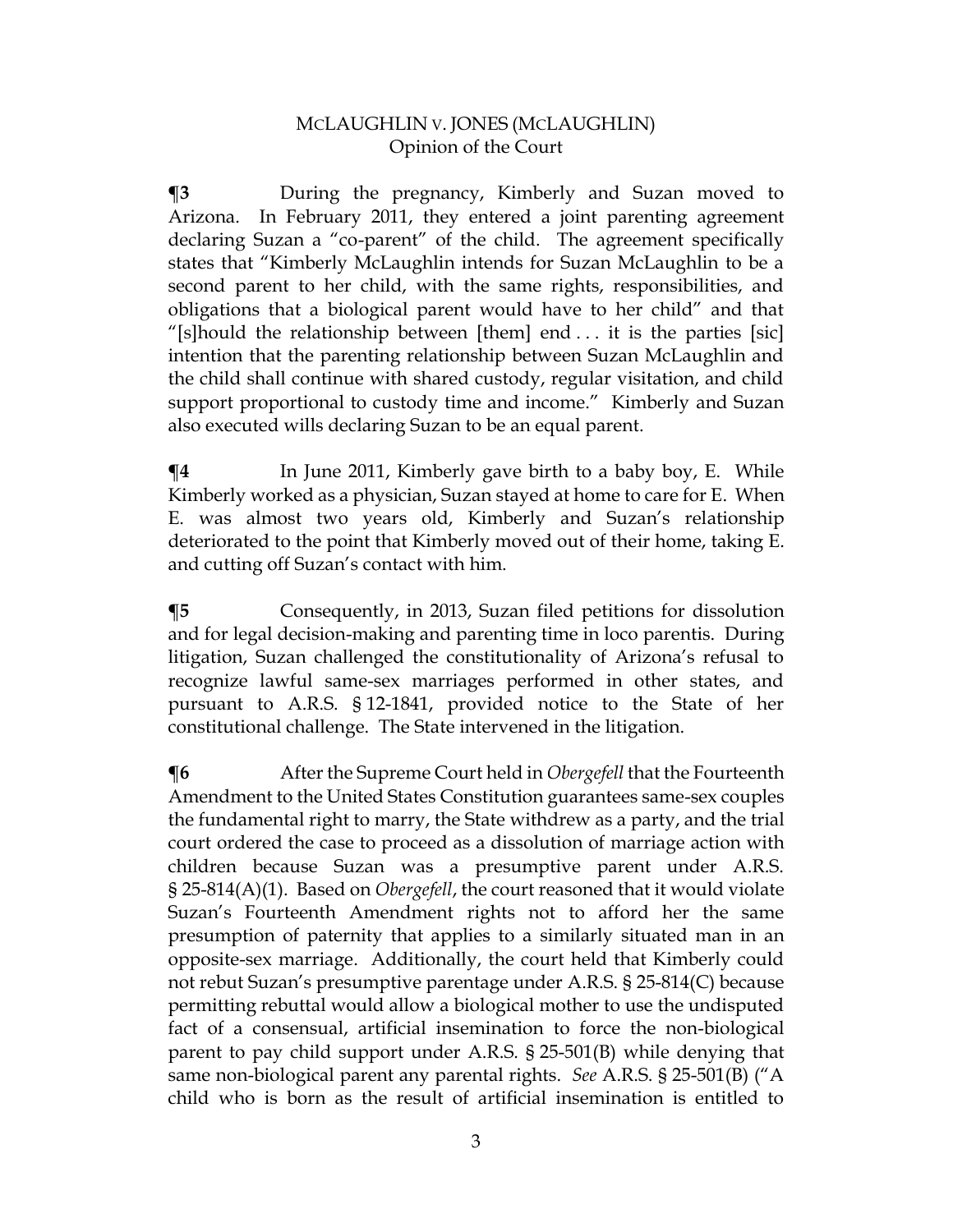support from the mother as prescribed by this section and the mother's spouse if the spouse either is the biological father of the child or agreed in writing to the insemination before or after the insemination occurred.").

**¶7** Kimberly sought special action review in the court of appeals. That court accepted jurisdiction but denied Kimberly relief, concluding that, under *Obergefell*, § 25-814(A) applies to same-sex spouses and that Suzan is the presumptive parent. *McLaughlin v. Jones*, 240 Ariz. 560, 564 ¶ 14, 565–66 ¶ 19 (App. 2016). The court also reasoned that Kimberly was equitably estopped from rebutting Suzan's presumption of parentage under § 25-814(C). *Id.* at ¶ 20.

**The Term** After the court of appeals issued its decision, another division of the court reached a contrary result in a different case. *See Turner v. Steiner*, 242 Ariz. 494 (App. 2017). A divided panel concluded that a female same-sex spouse could not be presumed a legal parent under § 25-814(A)(1) because the presumption is based on biological differences between men and women and *Obergefell* does not require courts to interpret paternity statutes in a gender-neutral manner. *Id.* at 498–99 ¶¶ 15–18. The dissenting judge argued that *Obergefell* mandates a gender-neutral interpretation of § 25-814(A)(1) and that affording equal rights of parentage would foster, instead of disrupt, the permanency and stability important to a child's best interest. *Id.* at 901 ¶ 25 (Winthrop, J., dissenting).

**¶9** We granted review because the application of § 25-814(A)(1) to same-sex marriages after *Obergefell* is a recurring issue of statewide importance. We have jurisdiction under article 6, section 5(3) of the Arizona Constitution and A.R.S. § 12-120.24.

## **II.**

 $\P$ **10** We review the constitutionality and interpretation of statutes de novo. *State v. Stummer*, 219 Ariz. 137, 141 ¶ 7 (2008). "[T]he words of a statute are to be given their ordinary meaning unless it appears from the context or otherwise that a different meaning is intended." *State v. Miller*, 100 Ariz. 288, 296 (1966).

**¶11** Under Arizona law, "[a] man is presumed to be the father of the child if . . . [h]e and the mother of the child were married at any time in the ten months immediately preceding the birth or the child is born within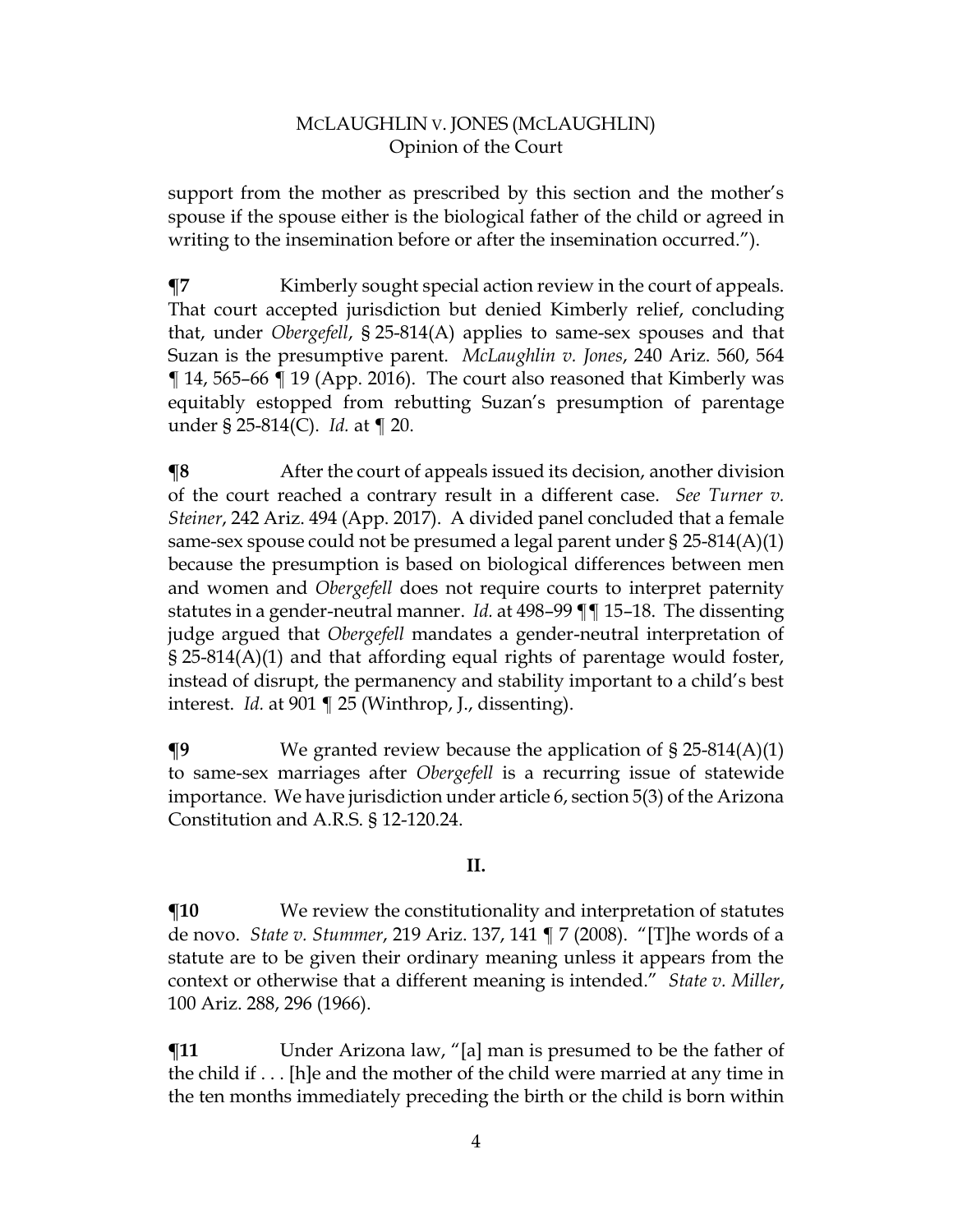ten months after the marriage is terminated  $\dots$ ." A.R.S. § 25-814(A)(1). The "paternity" presumed by this statute, as explained further below, refers to a father's legal parental rights and responsibilities rather than biological paternity. Because Arizona does not have any statutes addressing parental rights―apart from financial obligations under § 25-501(B)―in cases of artificial insemination, a husband in an opposite-sex marriage whose wife is artificially inseminated by an anonymous sperm donor can establish his parental rights through  $\S 25-814(A)(1)$ . Kimberly argues the trial court erred when it applied this marital paternity presumption to Suzan, because the statute by its terms only applies to males and *Obergefell* does not mandate extending the presumption to females.

#### **A.**

**¶12** As Kimberly correctly notes, the text of § 25-814(A)(1) clearly indicates that the legislature intended the marital paternity presumption to apply only to males. In articulating the presumption, the legislature used the words "father," "he," and "man." Although not statutorily defined, all these words refer to the male sex. *See* Black's Law Dictionary (10th ed. 2014) (defining "father" as "[a] male parent" and "man" as "[a]n adult male"). These words are contrasted with words connoting the female sex, such as "mother." *See* Webster's Third New International Dictionary 1474 (2002) (defining "mother" as "a female parent"). By its terms, the statute applies to a "man" who is married to the "mother" within ten months of the child's birth. Section  $25-814(A)(1)$ , therefore, applies to husbands in opposite-sex marriages. As written, § 25-814(A)(1) does not apply to Suzan.

**¶13** However, in the wake of *Obergefell*, excluding Suzan from the marital paternity presumption violates the Fourteenth Amendment. In *Obergefell*, the United States Supreme Court reiterated that marriage is a fundamental right, long-protected by the Due Process Clause. 135 S. Ct. at 2598. Describing marriage as "a keystone of our social order," the Court noted that states have "made marriage the basis for an expanding list of governmental rights, benefits, and responsibilities," such as "child custody, support, and visitation rules," further contributing to its fundamental character. *Id.* at 2601. Denying same-sex couples "the same legal treatment" in marriage, *id.* at 2602, and "all the benefits" afforded oppositesex couples, "works a grave and continuing harm" on gays and lesbians in various ways—demeaning them, humiliating and stigmatizing their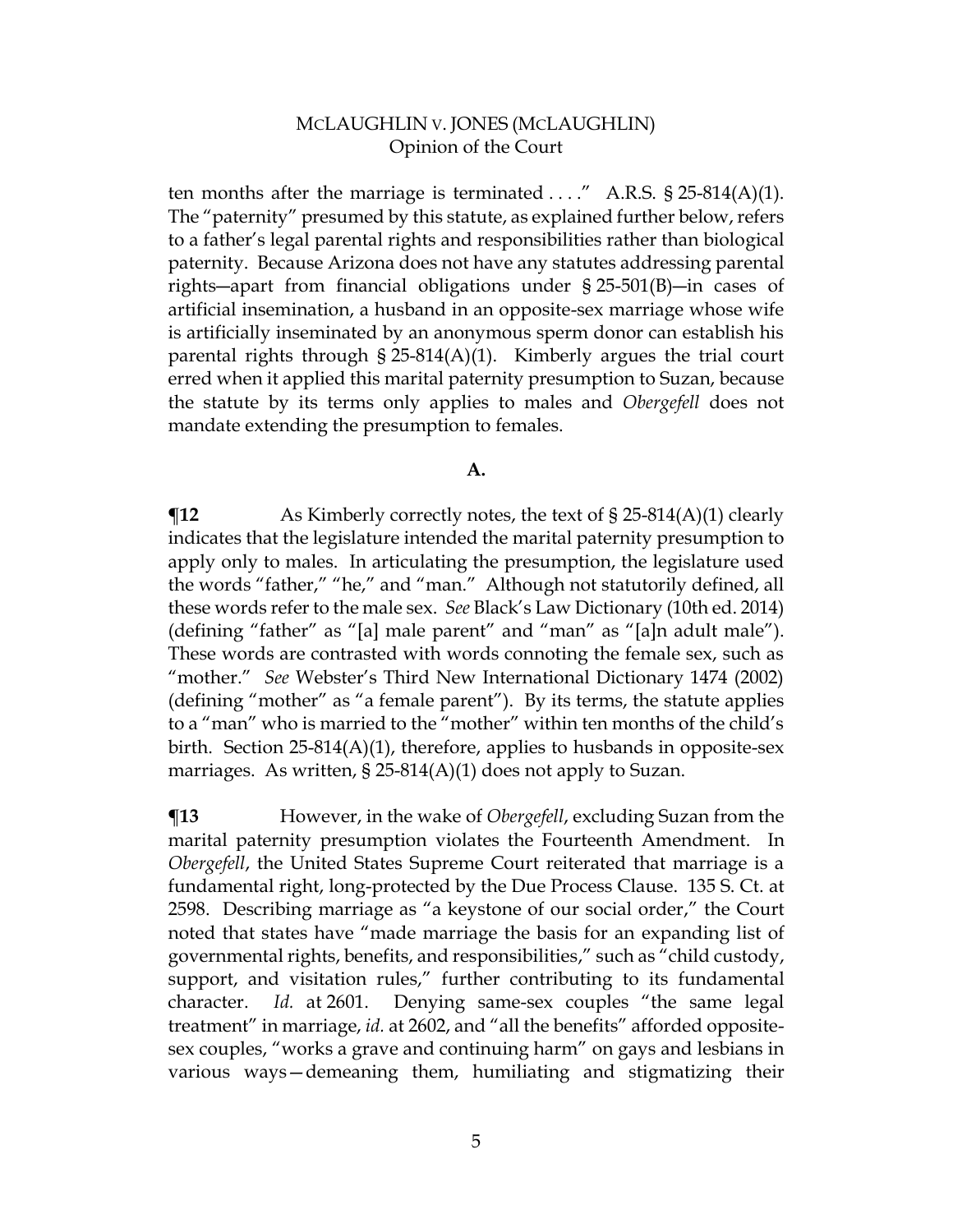children and family units, and teaching society that they are inferior in important respects. *Id.* at 2600–02, 2604.

**¶14** Denying same-sex couples the right to marry, *Obergefell* concluded, unjustifiably infringes the fundamental right to marry in violation of the Fourteenth Amendment's Due Process and Equal Protection Clauses. *Id.* at 2604. Accordingly, the Court invalidated as unconstitutional state laws banning same-sex marriage "to the extent they exclude same-sex couples from civil marriage on the same terms and conditions as opposite-sex couples." *Id.* at 2605.

**¶15** Despite *Obergefell*'s holding requiring states to provide samesex couples "the same terms and conditions" of marriage, Kimberly urges this Court to interpret *Obergefell* narrowly. Like the *Turner* court, she contends that *Obergefell* only established two points of law: that marriage is a fundamental right the states cannot deny to same-sex couples and that all states must give full faith and credit to same-sex marriages performed in other states. *See Turner*, 242 Ariz. at 498 ¶ 15. Under this reading, *Obergefell* does not require extending statutory benefits linked to marriage to include same-sex couples; rather, it only invalidates laws prohibiting same-sex marriage. *Id.*

**The Such a constricted reading, however, is precluded by** *Obergefell* itself and the Supreme Court's recent decision in *Pavan v. Smith*, 137 S. Ct. 2075 (2017) (per curiam). In *Obergefell*, the Court repeatedly framed both the issue and its holding in terms of whether states can deny same-sex couples the same "right" to marriage afforded opposite-sex couples. *See* 135 S. Ct. at 2601 (noting that excluding same-sex couples from marriage denies them "the constellation of benefits the States have linked to marriage"); *id.* at 2602 (noting harms that result from denying same-sex couples the "same legal treatment as opposite-sex couples"); *id.* at 2604 (noting challenged laws were unequal because "same-sex couples are denied all the benefits afforded to opposite-sex couples").

**¶17** "The Constitution . . . does not permit the State to bar samesex couples from marriage on the same terms as accorded to couples of the opposite sex." *Id.* at 2607. Such broad statements reflect that the plaintiffs in *Obergefell* sought more than just recognition of same-sex marriages. Indeed, two of the plaintiffs were a female same-sex couple who challenged a Michigan law permitting opposite-sex couples, but not them, to both serve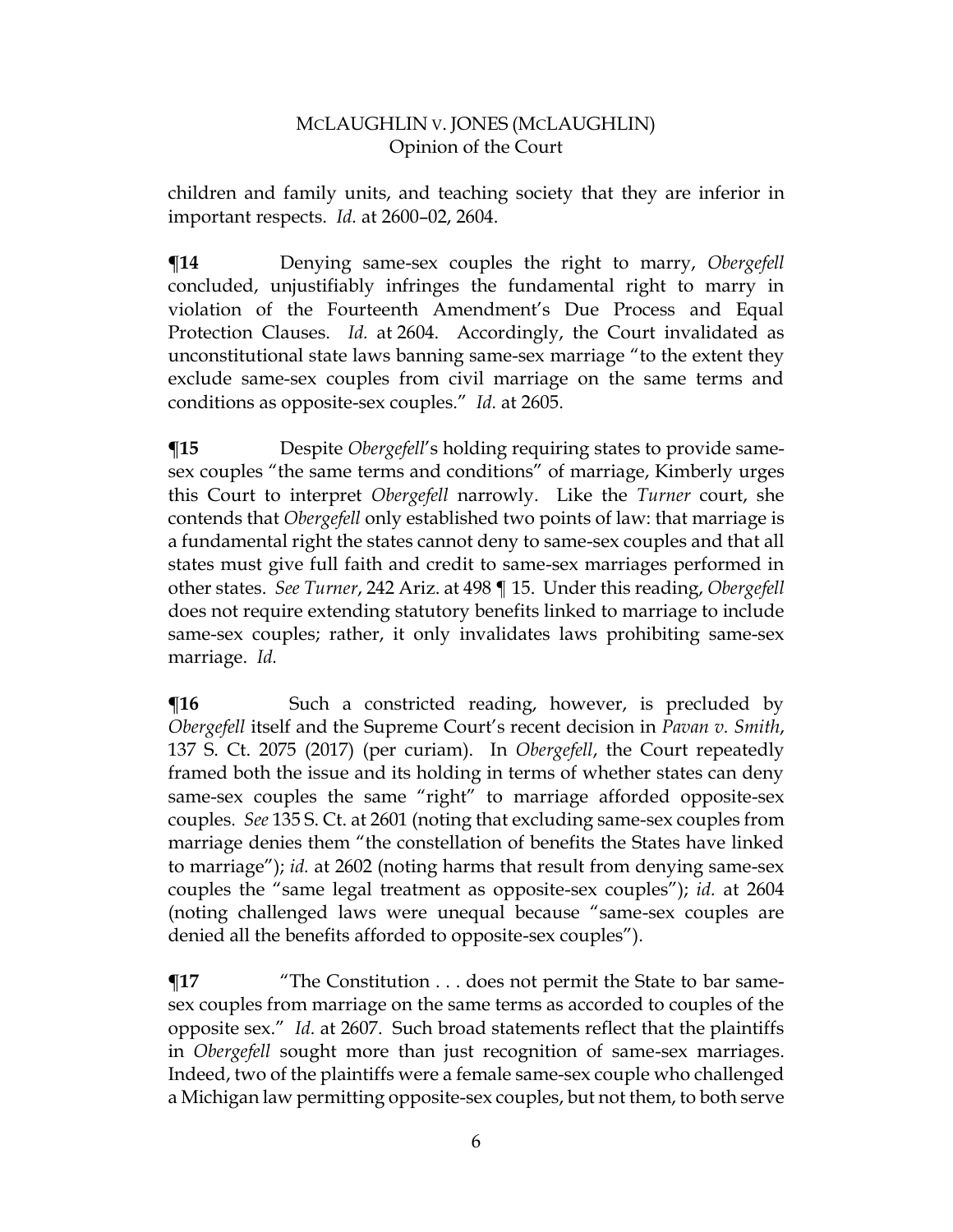as adoptive legal parents for the same child. 135 S. Ct. at 2595. These plaintiffs, the Court observed, deserved to know "whether Michigan may continue to deny them the certainty and stability" afforded by their children having two legal parents rather than one. *Id*. at 2606. And the benefits attendant to marriage were expressly part of the Court's rationale for concluding that the Constitution does not permit states to bar same-sex couples from marriage "on the same terms." 135 S. Ct. at 2607; *see id.* at 2601. It would be inconsistent with *Obergefell* to conclude that same-sex couples can legally marry but states can then deny them the same benefits of marriage afforded opposite-sex couples.

**¶18** *Pavan*, decided after *Turner*, confirms our interpretation of *Obergefell*. In *Pavan,* an Arkansas law generally required that when a married woman gives birth, the name of the mother's male spouse appear on the birth certificate, regardless of the male spouse's biological relationship to the child. 137 S. Ct. at 2077. The Arkansas Supreme Court concluded that *Obergefell* did not require the state to similarly list the name of the mother's female spouse on the child's birth certificate, in part because the state law did not involve the right to same-sex marriage or its recognition by other states. *Smith v. Pavan*, 505 S.W.3d 169, 180 (Ark. 2016), *rev'd per curiam*, 137 S. Ct. 2075 (2017). The United States Supreme Court summarily reversed, stating that such differential treatment of same-sex couples infringed "*Obergefell's* commitment to provide same-sex couples 'the constellation of benefits that the States have linked to marriage.'" *Pavan*, 137 S. Ct. at 2077 (quoting *Obergefell*, 135 S. Ct. at 2601).

**¶19** Consistent with *Obergefell* and *Pavan*, we must determine whether § 25-814(A)(1) affords a benefit linked to marriage and authorizes disparate treatment of same-sex and opposite-sex marriages. Clearly, § 25-814(A)(1) is an evidentiary benefit flowing from marriage. *See* Daniel J. McAuliffe & Shirley J. Wahl, Arizona Law of Evidence—Arizona Practice Series § 301:5(A), at 83 (4th ed. 2008) (citing § 25-814 as an example of a statutorily based evidentiary presumption). If a child is born during an opposite-sex marriage, the husband is presumed to be the child's legal parent. *See* A.R.S. §§ 25-803(C) ("When paternity is established the court may award legal decision-making and parenting time as provided in § 25- 408."),  $-814(A)(1)$  (presuming husband is a legal parent of a child born during the marriage). Legal parent status is, undoubtedly, a benefit of marriage. *See Pavan*, 137 S. Ct. at 2078 (requiring Arkansas to list a nonbiological, same-sex spouse on a child's birth certificate, which establishes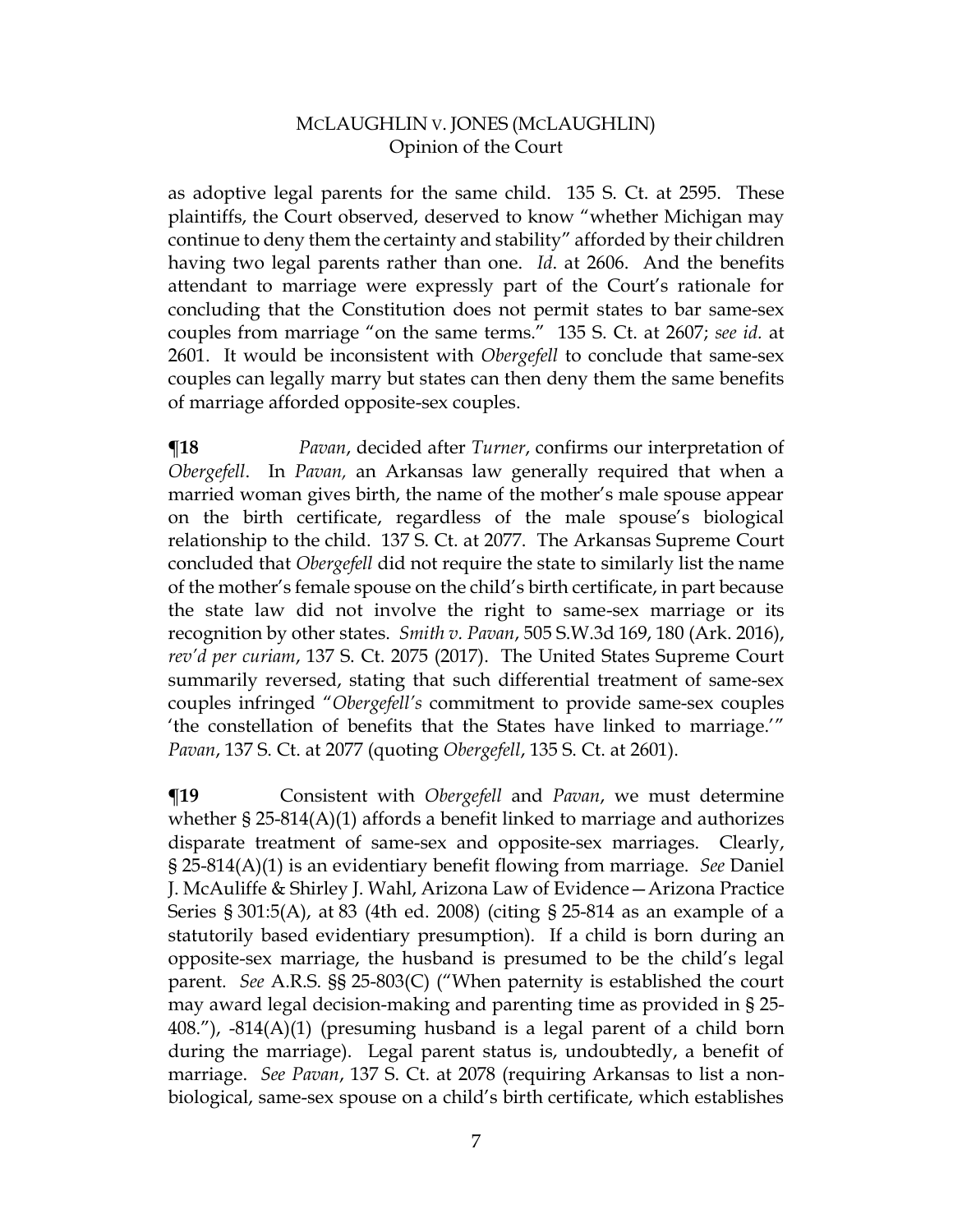legal parenthood). That this evidentiary presumption is rebuttable does not alter the fact that § 25-814(A)(1) affords a benefit of marriage. *See* A.R.S. § 25-814(C); *cf. Wengler v. Druggists Mut. Ins. Co.*, 446 U.S. 142, 144–45, 153 (1980) (classifying state statute as a benefit even though widowers could rebut evidentiary presumption of non-dependency).

**¶20** On its face, § 25-814(A)(1) authorizes differential treatment of similarly situated same-sex couples. For instance, if a woman in an opposite-sex marriage conceives a child through an anonymous sperm donor, her husband will be presumed the father under  $\S 25-814(A)(1)$  even though he is not biologically related to the child. However, when a woman in a same-sex marriage conceives a child in a similar fashion, her female spouse will not be a presumptive parent under  $\S 25-814(A)(1)$  simply because the presumption only applies to males. Consequently, a female spouse in a same-sex marriage is only afforded one route to becoming the legal parent of a child born to her marital partner—namely, adoption whereas a male spouse in an opposite-sex marriage can either adopt or rely on the marital paternity presumption to establish his legal parentage. Thus, applying § 25-814(A)(1) as written excludes same-sex couples from civil marriage on the same terms and conditions as opposite-sex couples.

**¶21** Kimberly counters that § 25-814(A)(1) is constitutional despite its disparate treatment of same-sex couples because it simply concerns identifying biological parentage. However, as the previous example illustrates, the marital paternity presumption encompasses more than just rights and responsibilities attendant to biologically related fathers. When the wife in an opposite-sex couple conceives a child, her husband is presumed to be the father even when he is not biologically related to the child. Thus, the *Turner* court incorrectly concluded that "biology—the biological difference between men and women—*is* the very reason the [paternity] presumption statute exists." 242 Ariz. at 499 ¶ 18. Because the marital paternity presumption does more than just identify biological fathers, Arizona cannot deny same-sex spouses the benefit the presumption affords. *See Pavan*, 137 S. Ct. at 2078 (holding that Arkansas could not deny listing non-biological same-sex spouses on birth certificates because it "ma[d]e its birth certificates more than a mere marker of biological relationships").

**¶22** Like the *Turner* court, Kimberly errs in relying on *Tuan Anh Nguyen v. I.N.S.*, 533 U.S. 53 (2001). *See Turner*, 242 Ariz. at 499 ¶ 18. In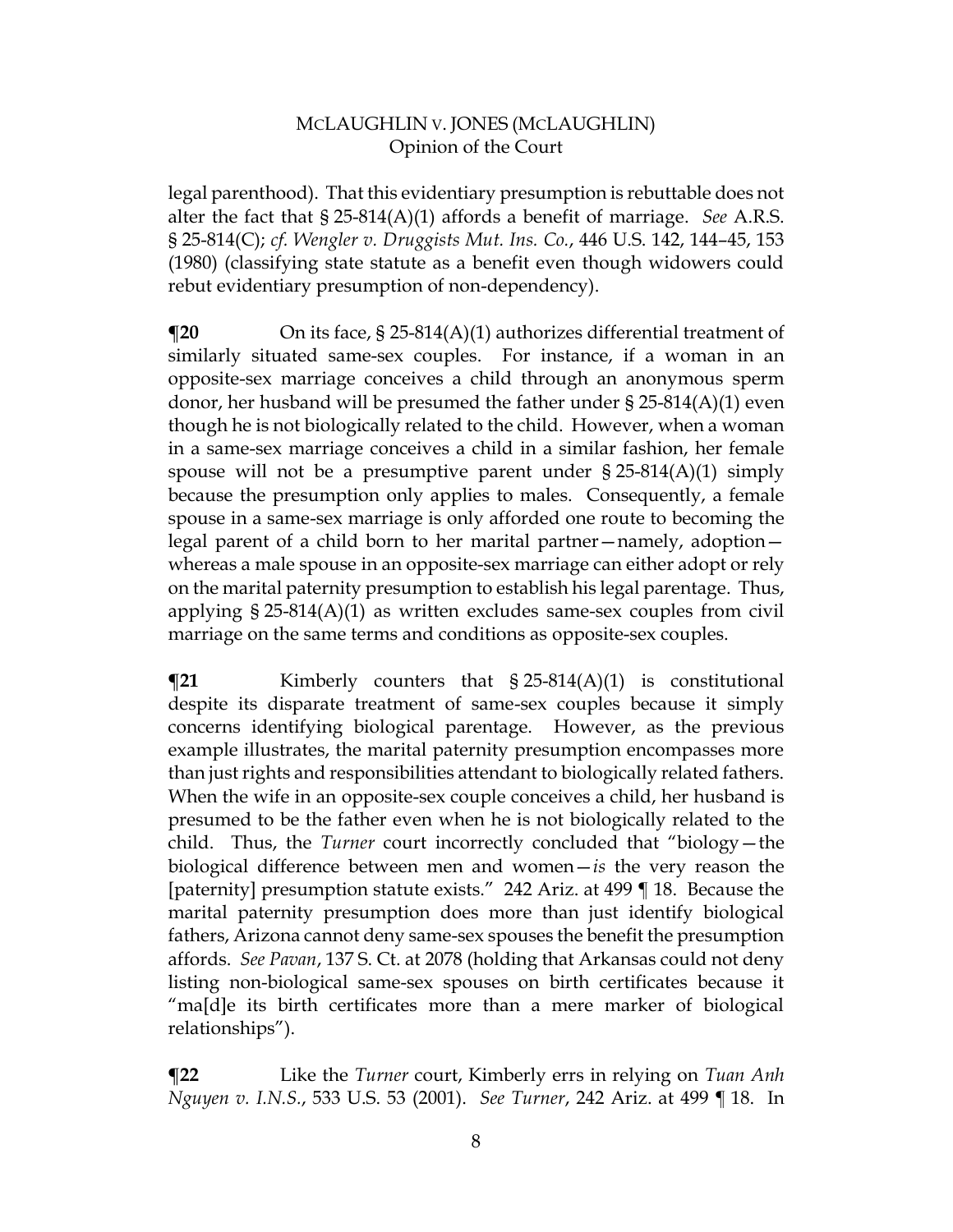*Nguyen*, the United States Supreme Court held that "the imposition of different rules" on mothers and fathers for proving their biological relationship to a child was not unconstitutional because "fathers and mothers are *not similarly situated* with regard to proof of biological parenthood." 533 U.S. at 54 (emphasis added). Biological parentage is not at issue here. Although a woman, Suzan is similarly situated to a man who is presumed to be a parent even though his wife conceived a child other than by him. Because this is a case where males and females are similarly situated but treated differently, *Nguyen* is inapposite.

**The State State State State State State State State State State State State State State State State State State State State State State State State State State State State State State State State State State State State S** cannot, consistent with the Fourteenth Amendment's Equal Protection and Due Process Clauses, be restricted to only opposite-sex couples. The marital paternity presumption is a benefit of marriage, and following *Pavan* and *Obergefell*, the state cannot deny same-sex spouses the same benefits afforded opposite-sex spouses.

**B.**

**¶24** Kimberly argues that the Court cannot interpret § 25- 814(A)(1) gender neutrally because doing so would effectively rewrite the statute, thereby invading the legislature's domain. Instead, Kimberly contends that this Court must wait for the legislature to remedy this constitutional defect. This argument misperceives this Court's constitutional role and responsibility when faced with a statute that violates the equal protection of the laws guaranteed by the Fourteenth Amendment.

**¶25** To place the remedial issue in context, it is useful to review some settled constitutional principles. The United States Supreme Court's interpretation of the Constitution is binding on state court judges, just as on other state officers. *See Cooper v. Aaron*, 358 U.S. 1, 18–19 (1958). When the Constitution conflicts with a statute, the former prevails. *Marbury v. Madison*, 5 U.S. 137, 178 (1803) (noting "the constitution is superior to any ordinary act of the legislature; [and] the constitution, and not such ordinary act, must govern the case to which they both apply"); The Federalist No. 78 at 467 (Alexander Hamilton) (Clinton Rossiter ed., 1961). It is no answer to a constitutional violation in a pending case to assert that it could be remedied by legislative action. "The dynamic of our constitutional system is that individuals need not await legislative action before asserting a fundamental right." *Obergefell*, 135 S. Ct. at 2605.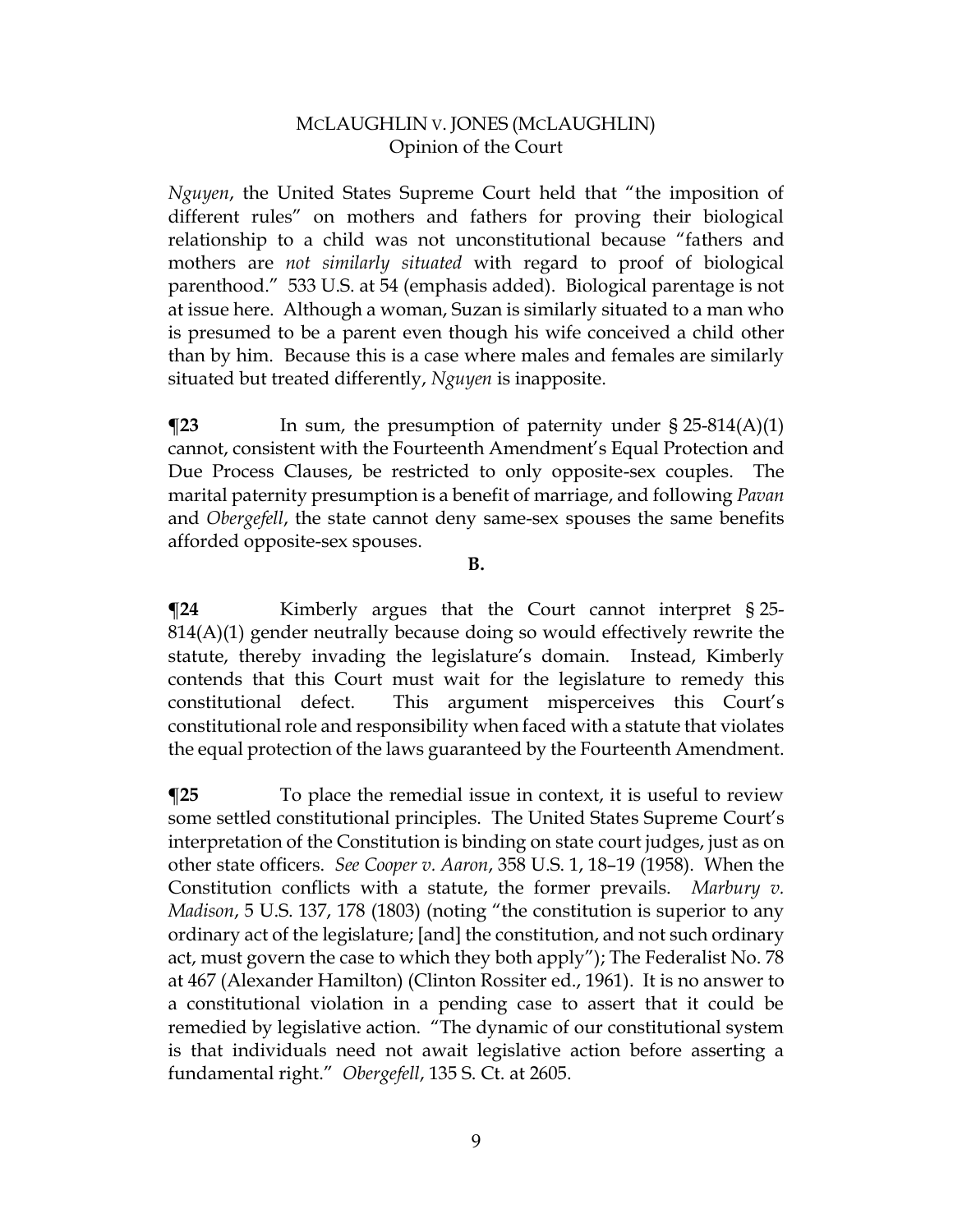**¶26** When a statute grants benefits but violates equal protection, a court has "two remedial alternatives." *Califano v. Westcott*, 443 U.S. 76, 89 (1979). "[A] court may either declare [the statute] a nullity and order that its benefit not extend to the class that the legislature intended to benefit, or it may extend the coverage of the statute to include those who are aggrieved by exclusion." *Id.* (quoting *Welsh v. United States*, 398 U.S. 333, 361 (1970) (Harlan, J., concurring in result)). State court judges face the same remedial alternatives when a benefit statute violates equal protection. *See Wengler*, 446 U.S. at 153 (remanding remedial question to state court because "state judges are better positioned to choose" whether extension or nullification of a state benefit statute is more "consonant with the state legislature's overall purpose"). This remedial choice is not confined to circumstances in which the state grants monetary benefits but instead applies to other statutory classifications violative of equal protection. *See, e.g., Sessions v. Morales-Santana*, 137 S. Ct. 1678, 1686–87 (2017) (concerning statutes conferring U.S. citizenship on children born abroad); *Welsh*, 398 U.S. at 361– 63 (Harlan, J., concurring) (concerning statute authorizing exemption from military service for conscientious objectors).

**¶27** Which remedial alternative a court elects "is governed by the legislature's intent, as revealed by the statute at hand." *Morales-Santana*, 137 S. Ct. at 1699. In making this assessment, a court should "measure the intensity of commitment to the residual policy and consider the degree of potential disruption of the statutory scheme that would occur by extension as opposed to abrogation." *Heckler*, 465 U.S. at 739 n.5 (quoting *Welsh*, 398 U.S. at 365 (Harlan, J., concurring in result)). Generally, the proper remedy is extension, not nullification. *Morales-Santana*, 137 S. Ct. at 1699.

**¶28** Because § 25-814(A)(1) is now a constitutionally defective state-benefit statute, we must determine whether to extend the marital paternity presumption to similarly situated women such as Suzan or to nullify it altogether. Neither party here requests that this Court strike § 25-  $814(A)(1)$ . This is unsurprising because extension, as opposed to abrogation, is more consonant with the purposes of the marital paternity presumption.

**The Eq. 3** A primary purpose of the marital paternity presumption is to ensure children have financial support from two parents. The legislature originally enacted § 25-814(A)(1) in 1994 as part of sweeping changes to Arizona's child support statutes. *See* 1994 Ariz. Sess. Laws, ch. 374, § 5 (2d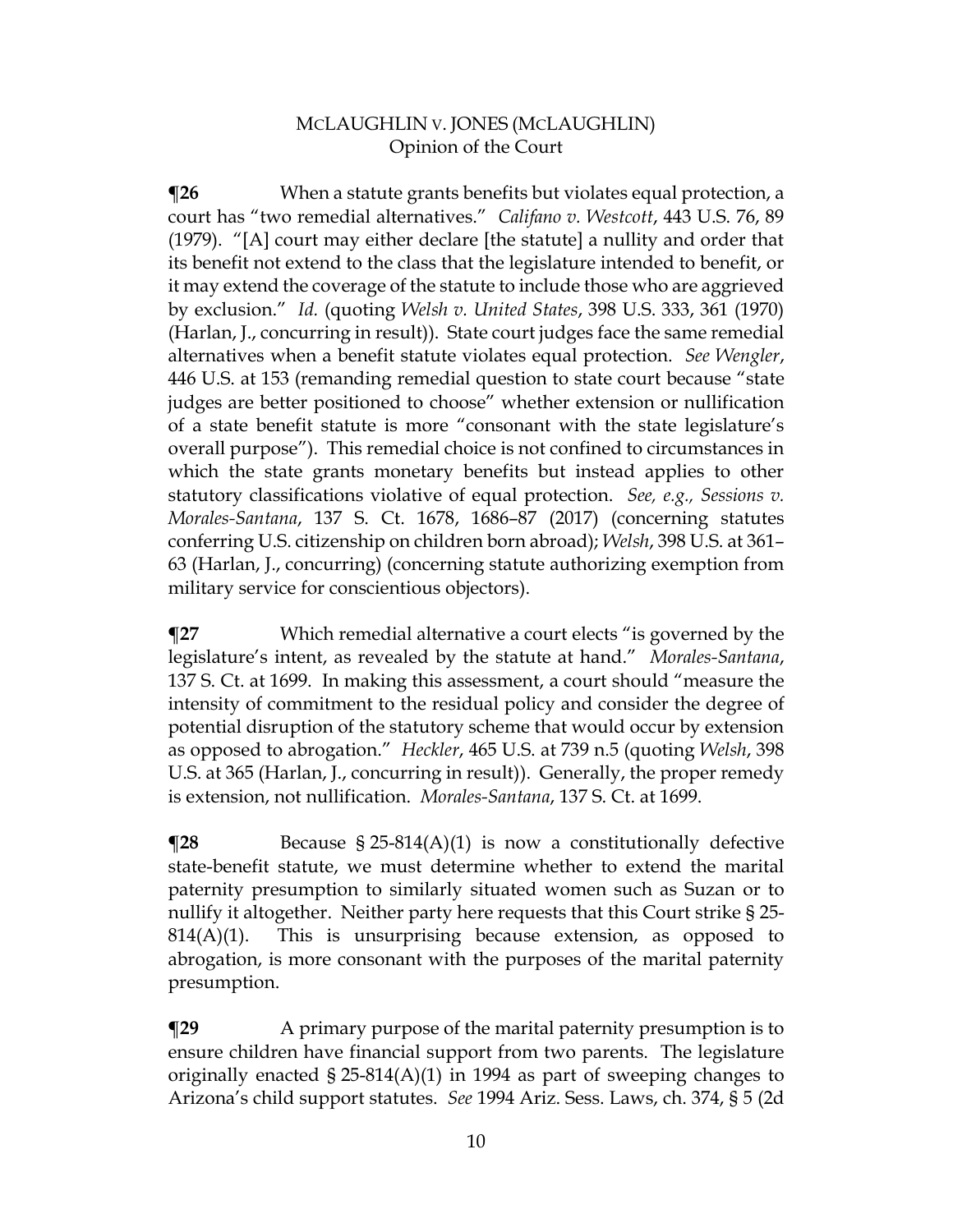Reg. Sess.) (originally numbered as A.R.S. § 12-854); 1996 Ariz. Sess. Laws, ch. 192, § 14 (2d Reg. Sess.) (renumbered as § 25-814). In locating § 25-814(A)(1) under Title 25, Article 1, the legislature expressly provided that a mother or father could commence paternity proceedings "to compel support under [Title 25, Article 1]." A.R.S. § 25-803(A). A presumptive father under  $\S 25-814(A)(1)$  must pay child support unless clear and convincing evidence shows "paternity was established by fraud, duress or material mistake of fact." *See* A.R.S. § 25-503(A), (F). (So too must a nonbiological mother in a same-sex marriage who agreed in writing to the insemination. *See* A.R.S. § 25-501(B).) Consequently, since § 25-814(A)(1)'s enactment, we have observed that the purpose of establishing paternity is to "reduce the number of individuals forced to enter the welfare rolls." *Hall v. Lalli*, 194 Ariz. 54, 59 ¶ 14 (1999); *see also Hurt v. Superior Court*, 124 Ariz. 45, 48 (1979) (noting that the purpose of paternity statutes is "to provide financial support for the child").

**¶30** To strike § 25-814(A)(1) would only undermine this important governmental objective. Because men in opposite-sex marriages are presumed to be legal parents through the marital paternity presumption, eliminating this presumption would increase the likelihood that children born to opposite-sex parents lack financial support from two parents. Extending the presumption, on the other hand, would better ensure that all children—whether born to same-sex or opposite-sex spouses—are not impoverished.

**¶31** The marital paternity presumption also promotes the family unit. The legislature declared that the general purpose of Title 25 is "[t]o promote strong families" and that it is generally in the child's best interest "[t]o have substantial, frequent, meaningful and continuing parenting time with both parents" and "[t]o have both parents participate in decisionmaking about the child." A.R.S.  $\S$  25-103(A)(1), (B)(1)-(2). The legislature also mandated that Arizona courts "shall apply the provisions of [Title 25] in a manner that is consistent with [§ 25-103]." *Id.* at § 25-103(C). When a man is presumed to be the father of a child born during the marriage, and that presumption is not rebutted, he is entitled to legal decision-making and parenting time with the child. *See* A.R.S. § 25-803(C). Thus, the marital paternity presumption seeks to ensure a child has meaningful parenting time and participation from both parents.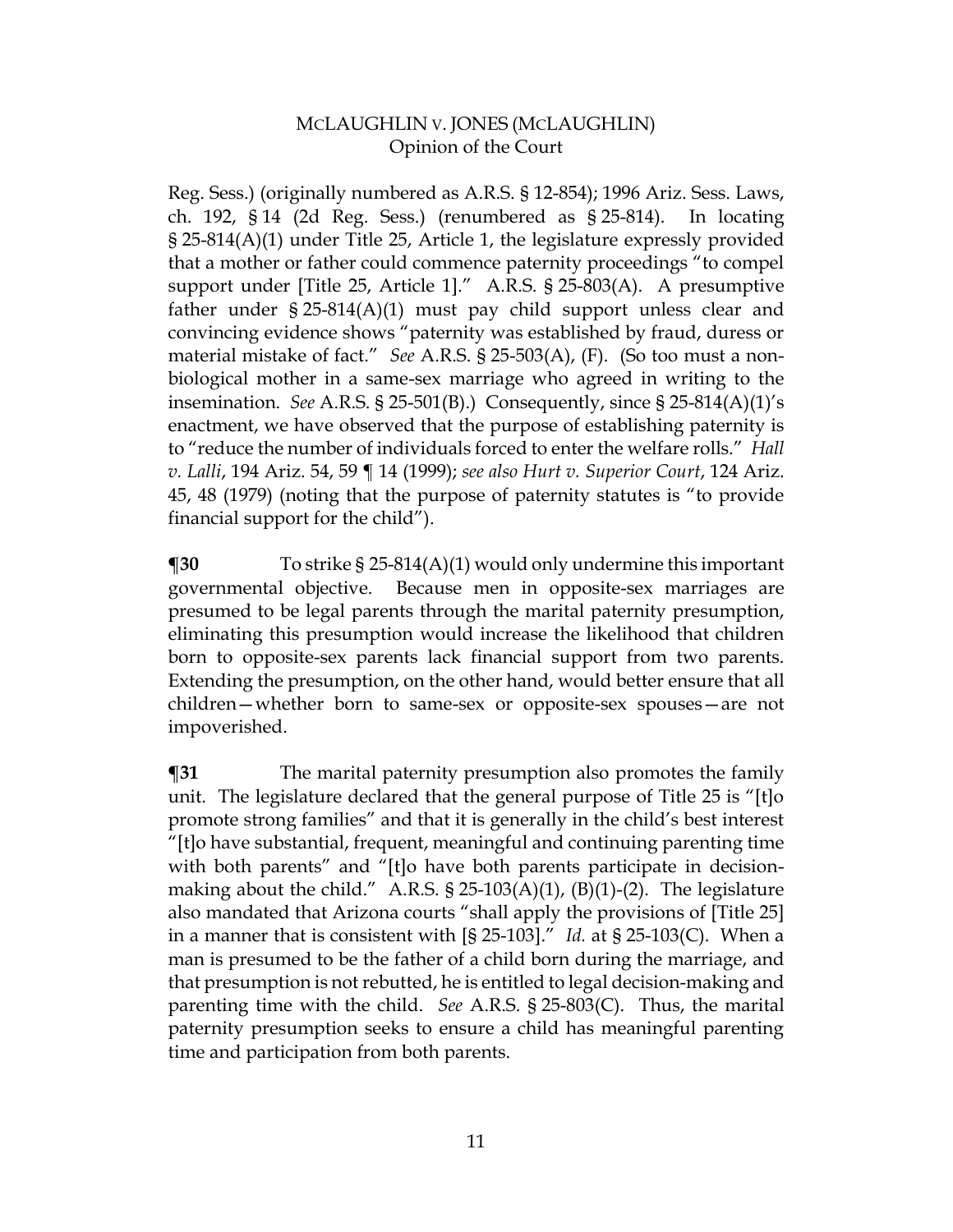**¶32** Extending the marital paternity presumption to same-sex spouses also better promotes strong family units. In *Obergefell*, the Supreme Court concluded that the right to marry is fundamental in part because "it safeguards children and families." 135 S. Ct. at 2590. By denying same-sex couples "the recognition, stability, and predictability marriage offers," the Court found that children of same-sex couples "suffer the stigma of knowing their families are somehow lesser" and "suffer the significant material costs of being raised by unmarried parents, relegated to a more difficult and uncertain family life." *Id.* Extending the marital paternity presumption mitigates these harms. Children born to same-sex spouses will know that they will have meaningful parenting time with both parents even in the event of a dissolution of marriage. By contrast, nullifying § 25-814(A)(1) would only impose these harms on children of opposite-sex spouses.

**¶33** For these reasons, we extend § 25-814(A)(1) to same-sex spouses such as Suzan. By extending  $\S 25-814(A)(1)$  to same-sex spouses, we ensure all children, and not just children born to opposite-sex spouses, have financial and emotional support from two parents and strong family units.

**¶34** We are not persuaded by our dissenting colleague's argument that this relief exceeds the proper role of the courts. *Infra* ¶ 51. The partial dissent acknowledges that, under *Obergefell* and *Pavan*, a state must afford "parenting rights to members of same-sex couples on an equal basis with opposite-sex couples." *Infra* ¶ 50. We honor that constitutional requirement by holding that Suzan must enjoy the same presumption of parentage under § 25-814(A)(1) as would a husband in an opposite-sex marriage.

**¶35** "[W]hen the 'right invoked is that to equal treatment,' the appropriate remedy is a mandate of equal treatment, a result that can be accomplished by withdrawal of benefits from the favored class as well as by extension of benefits to the excluded class." *Morales-Santana,* 137 S. Ct. at 1698 (alteration in original) (quoting *Heckler v. Mathews*, 465 U.S. 728, 740 (1984)). That courts must make such a choice does not reflect impermissible judicial "rewriting" of a statute; indeed, leaving intact a statute that violates the Equal Protection Clause would abdicate the courts' responsibility to uphold the Constitution. In deciding between remedies, however, courts give deference to the legislature by considering whether withdrawal or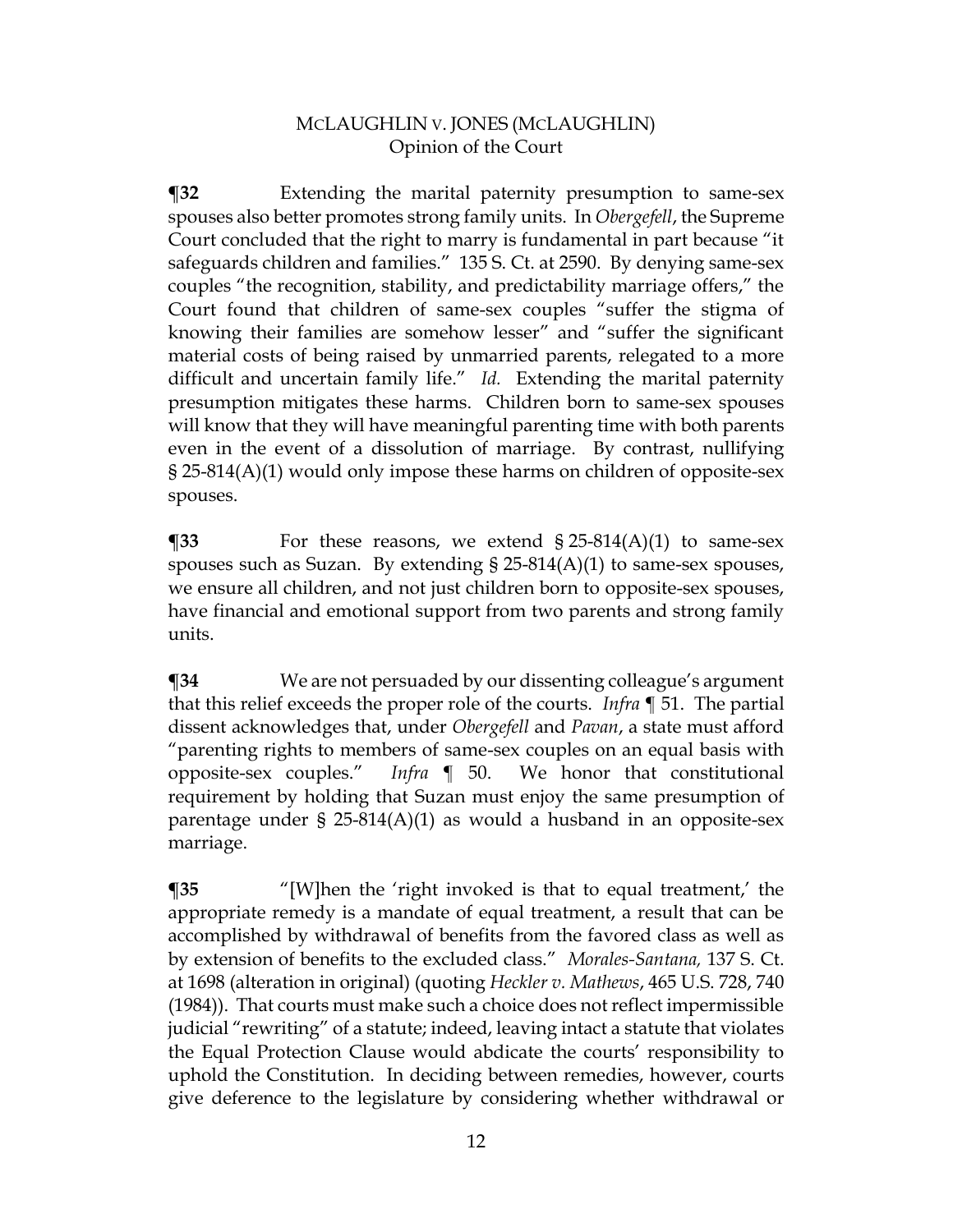expansion better serves the statute's purposes. *Morales-Santana* reflects that fealty to a statute's purpose may result in eliminating a benefit. Here, as we have already explained *supra* ¶ 32, the evident purpose of the statute is better served by extending the presumption to same-sex couples.

**¶36** *Obergefell* and *Pavan*, we acknowledge, will require a reassessment of various state statutes, rules, and regulations to the extent they deny same-sex spouses all the benefits afforded opposite-sex spouses. *See Obergefell*, 135 S. Ct. at 2601 (identifying the benefits of marriage affected by its holding as including: "taxation; inheritance and property rights; rules of intestate succession; spousal privilege in the law of evidence; hospital access; medical decisionmaking authority; adoption rights; the rights and benefits of survivors; birth and death certificates; professional ethics rules; campaign finance restrictions; workers' compensation benefits; health insurance; and child custody, support, and visitation rules"). That reassessment need not occur through case-by-case litigation.

**¶37** Like the judiciary, the legislative and executive branches are obliged to follow the United States Constitution. U.S. Const. art. VI, cl. 2 (stating that the U.S. Constitution is "the supreme Law of the Land"); Ariz. Const. art. II, § 3 (same). Through legislative enactments and rulemaking, our coordinate branches of government can forestall unnecessary litigation and help ensure that Arizona law guarantees same-sex spouses the dignity and equality the Constitution requires―namely, the same benefits afforded couples in opposite-sex marriages. *See Pavan*, 137 S. Ct. at 2078; *Obergefell*, 135 S. Ct. at 2605.

## **III.**

**¶38** Because Suzan is presumed a parent under § 25-814(A)(1), Kimberly argues that she is entitled to rebut Suzan's presumptive parentage. *See* § 25-814(C) (providing that "[a]ny presumption under [§ 25- 814(A)] shall be rebutted by clear and convincing evidence"). Kimberly contends that the court of appeals erroneously denied her this right when it held that she was equitably estopped from rebutting Suzan's presumptive parentage. *See McLaughlin*, 240 Ariz. at 566–67 ¶¶ 20, 27. We disagree.

**¶39** Equitable estoppel "precludes a party from asserting a right inconsistent with a position previously taken to the prejudice of another acting in reliance thereon." *Unruh v. Indus. Comm'n*, 81 Ariz. 118, 120 (1956); *see also Valencia Energy Co. v. Ariz. Dep't of Revenue*, 191 Ariz. 565, 576–77 ¶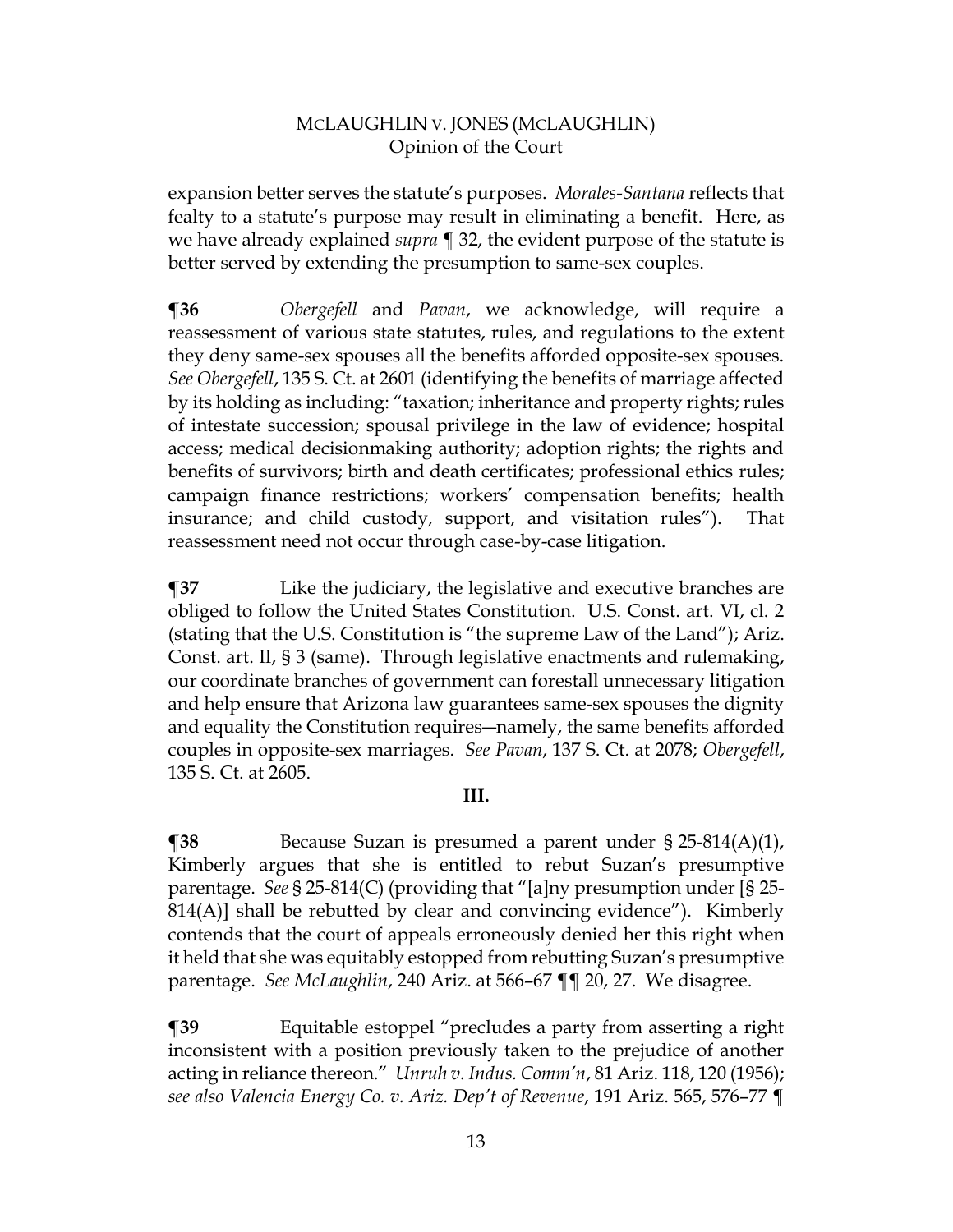35 (1998) ("The three elements of equitable estoppel are traditionally stated as: (1) the party to be estopped commits acts inconsistent with a position it later adopts; (2) reliance by the other party; and (3) injury to the latter resulting from the former's repudiation of its prior conduct." (footnote omitted)).

**¶40** We have often applied equitable estoppel in our family law jurisprudence, including dissolution cases. *See Unruh*, 81 Ariz. at 120 (citing three decisions by this Court in which we estopped parties from challenging presumptively valid divorces). Further, other state supreme courts have applied equitable estoppel in paternity actions, including cases involving marital paternity presumption statutes similar to  $\S 25-814(A)(1)$ . *See, e.g.*, *Randy A.J. v. Norma I.J.*, 677 N.W.2d 630, 639–41 (Wis. 2004) (estopping a biological mother and putative father from rebutting a husband's presumptive paternity under a marital paternity presumption statute). Nothing prohibits Arizona courts from applying equitable estoppel to preclude the rebuttal of a statutory paternity presumption under § 25-814(A).

**¶41** Here, Kimberly and Suzan agree that they intended for Kimberly to be artificially inseminated with an anonymous sperm donor and that Kimberly gave birth to E. during the marriage. During the pregnancy, they signed a joint parenting agreement declaring Suzan a "coparent" of the child and their intent that the parenting relationship between Suzan McLaughlin and the child would continue if Suzan and Kimberly's relationship ended. After E.'s birth, Suzan stayed home to care for him during the first two years of his life. Thus, the undisputed facts unequivocally demonstrate that Kimberly intended for Suzan to be E.'s parent, that Kimberly conceived and gave birth to E. while married to Suzan, and that Suzan relied on this agreement when she formed a motherson bond with E. and parented him from birth.

**¶42** In response, Kimberly counters that applying equitable estoppel here imposes an irrefutable standard that only benefits same-sex marriages. We reject this argument for two reasons. First, all presumptions under § 25-814(A) are rebuttable. *See* § 25-814(C) ("*Any* presumption under [§ 25-814] shall be rebutted by clear and convincing evidence." (emphasis added)). For example, the presumption might be rebutted by evidence that the biological mother was artificially inseminated without the consent of her spouse. But based on the facts of this case, we conclude that Kimberly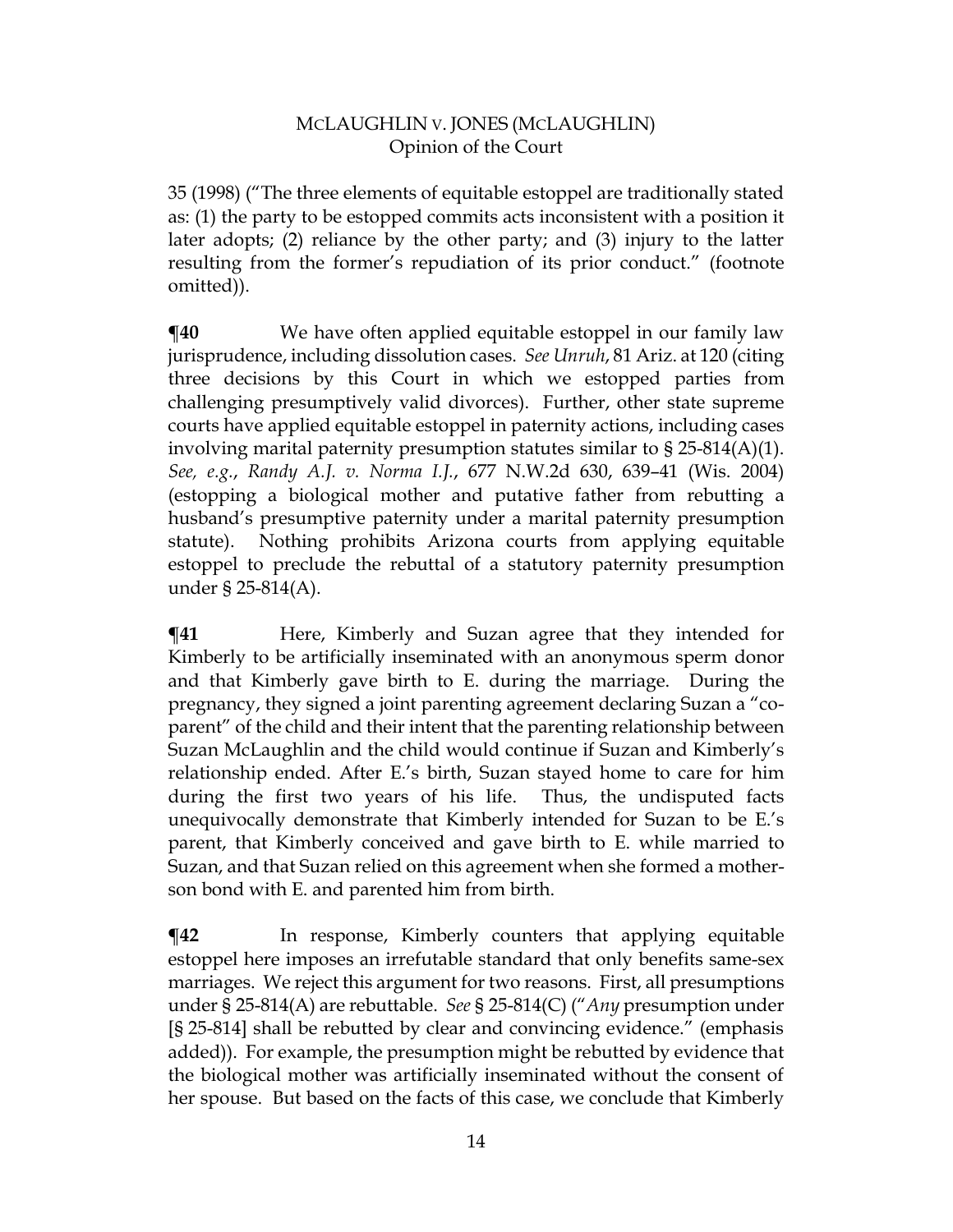is estopped from rebutting Suzan's presumptive parentage of E. As we explained, to do otherwise would be patently unfair. Second, equitable estoppel applies equally to spouses in same-sex or opposite-sex marriages. *Cf. In re Marriage of Worcester*, 192 Ariz. 24, 27 ¶¶ 7–8 (1998) (prohibiting a mother from rebutting her former husband's presumptive paternity under the marital paternity presumption "unless the mother is seeking child support from another").

 $\P$ **43** For the foregoing reasons, we hold that Kimberly is equitably estopped from rebutting Suzan's presumptive parentage of E.

## **IV.**

 $\P$ **44** We vacate the court of appeals' opinion, affirm the trial court's ruling that Suzan is E.'s legal parent, and remand to the trial court for further proceedings consistent with this opinion.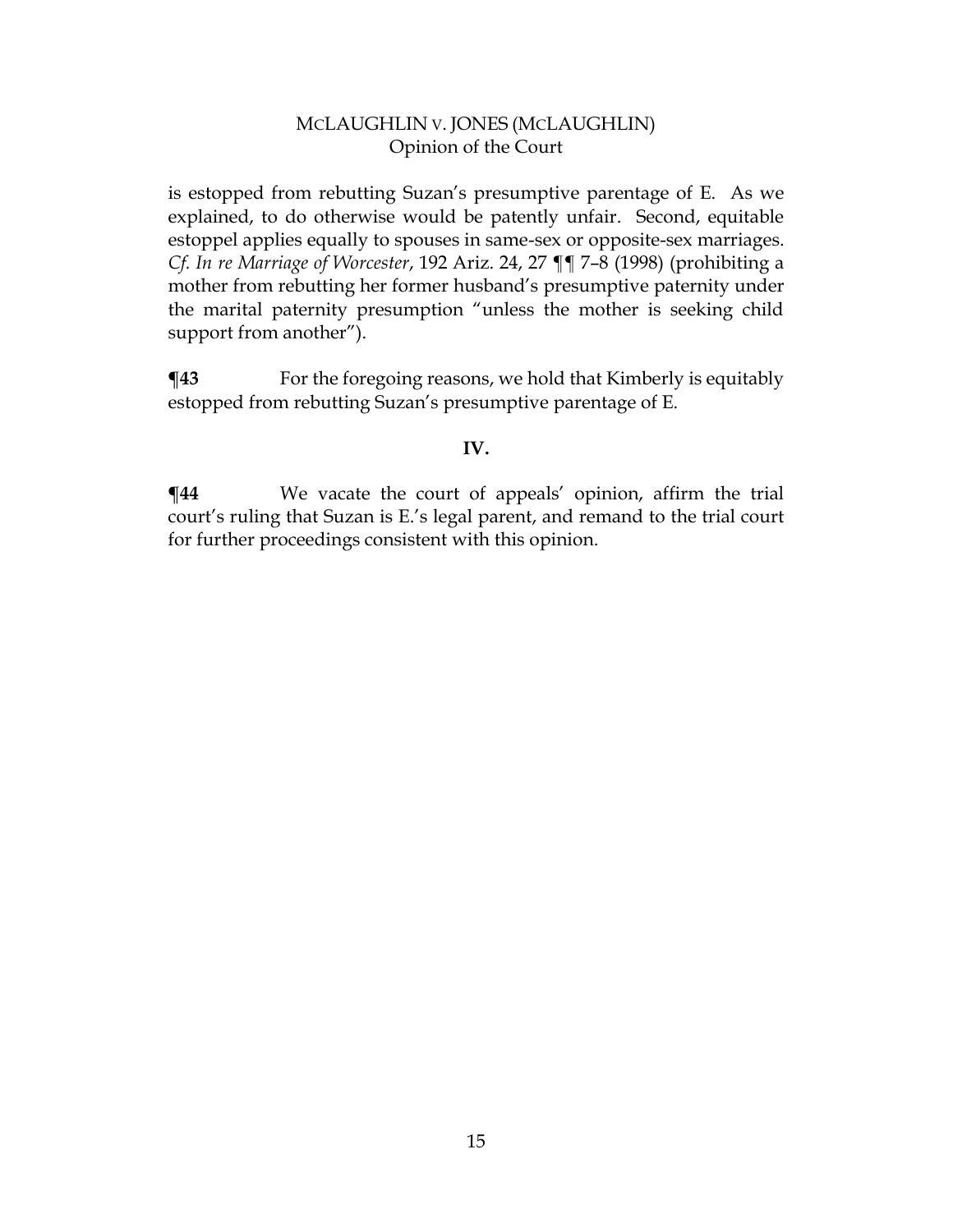# MCLAUGHLIN V. JONES (MCLAUGHLIN) JUSTICE LOPEZ, joined by JUSTICE PELANDER, Concurring

LOPEZ, J., joined by PELANDER, V.C.J., concurring.

**¶45** The majority correctly concludes that the Fourteenth Amendment to the United States Constitution, as interpreted by the United States Supreme Court in *Obergefell* and *Pavan*, entitles Suzan, the Real Party in Interest, to a presumption of parental status under Arizona law consonant with the rights conferred upon a husband in an opposite-sex marriage under similar circumstances. A.R.S. § 25-814(A)(1). I write separately to underscore what is at least implicit in the majority's opinion. We have not extended *Obergefell*; rather, the United States Supreme Court did so in *Pavan*, the recent opinion that not only expounds on *Obergefell*, but also forecloses debate on the breadth of that decision and dictates the outcome here. Today, we merely follow the United States Supreme Court's directive as the Supremacy Clause of the federal Constitution commands. U.S. Const. art. VI, cl. 2 (stating that the Constitution is "the supreme Law of the Land; and the Judges in every State shall be bound thereby . . . ."); *see also* Ariz. Const. art. II, § 3 (same). No more, no less.

 $\P$ **46** The remedy in this case presents a more complex issue. The majority properly identifies our two imperfect remedial options: we may invalidate § 25-814(A), and jettison its sweeping applications beyond the facts of this case; or, alternatively, we may extend the statute's application, under the *Califano* rubric, to recognize Suzan's parental status as we would a similarly-situated, non-biological father. The majority properly implements the least imperfect available remedy, because extending rather than abrogating  $\S 25-814(A)$  is "more consonant with the purposes of the marital paternity presumption." ¶ 28, *supra*.

**¶47** In his partial dissent, Justice Bolick declines to join the majority's analysis and conclusion regarding the appropriate remedy in this case, labeling it "unnecessary, unwise, and beyond the proper scope of judicial power." ¶ 51, *infra*. Contrary to Justice Bolick's concern, however, the Court neither rewrites the statute nor improperly assumes the legislative prerogative. Instead, faced with a statute that (after *Obergefell* and *Pavan*) no longer can be constitutionally applied to only opposite-sex marriages, the Court necessarily and reasonably extends the statute to the same-sex couple here.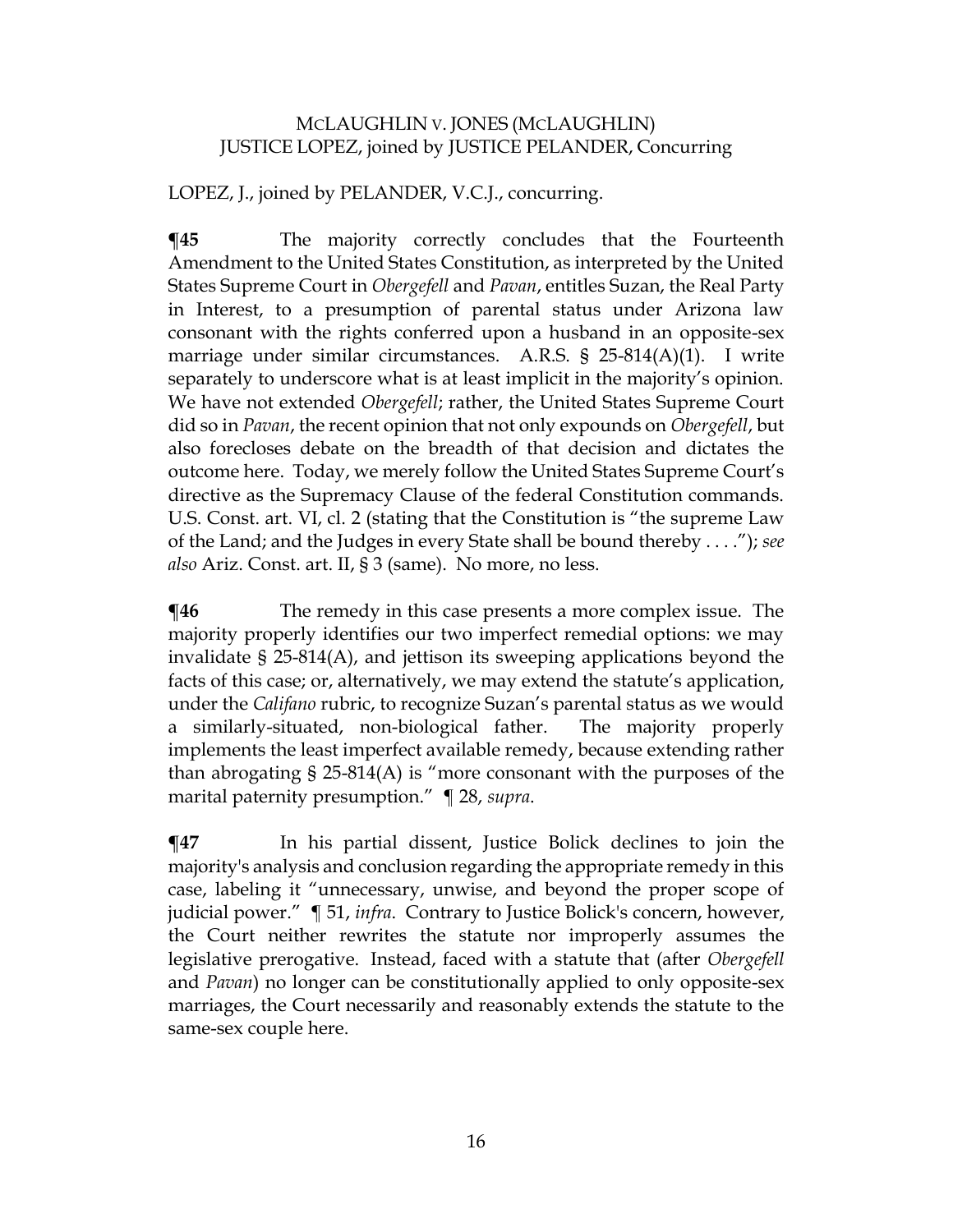# MCLAUGHLIN V. JONES (MCLAUGHLIN) JUSTICE LOPEZ, joined by JUSTICE PELANDER, Concurring

**The 48** Justice Bolick agrees with the result in this case and thus, like the majority, opts to affirm the family court's ruling that treats the parties' marital dissolution as one with children. But he does not convincingly explain how that result can obtain other than by extending § 25-814(A)(1)'s presumption to Suzan. Justice Bolick's primary justification for rejecting the majority's *Califano* remedy is that "the paternity statute does not offend the Constitution." ¶ 52, *infra*. This reasoning, however, misconstrues the application and scope of  $\S$  25-814(A)(1)'s presumption, which does more than just affect biological fathers, but also presumes parental rights for a man in an opposite-sex marriage whose wife conceives a child through artificial insemination by an anonymous donor. This disparate application of the paternity statute deprives this Court of the option to eschew a remedy here.

**¶49** The majority's approach is consistent with the rule of law as enunciated by the United States Supreme Court, which we are bound to follow. While circumstances require us to drive a remedial square peg into a statutory round hole here, nothing in the majority opinion prevents the legislature from fashioning a broader or more suitable solution by amending or revoking § 25-814 and other statutes as they may apply to other pending or future cases.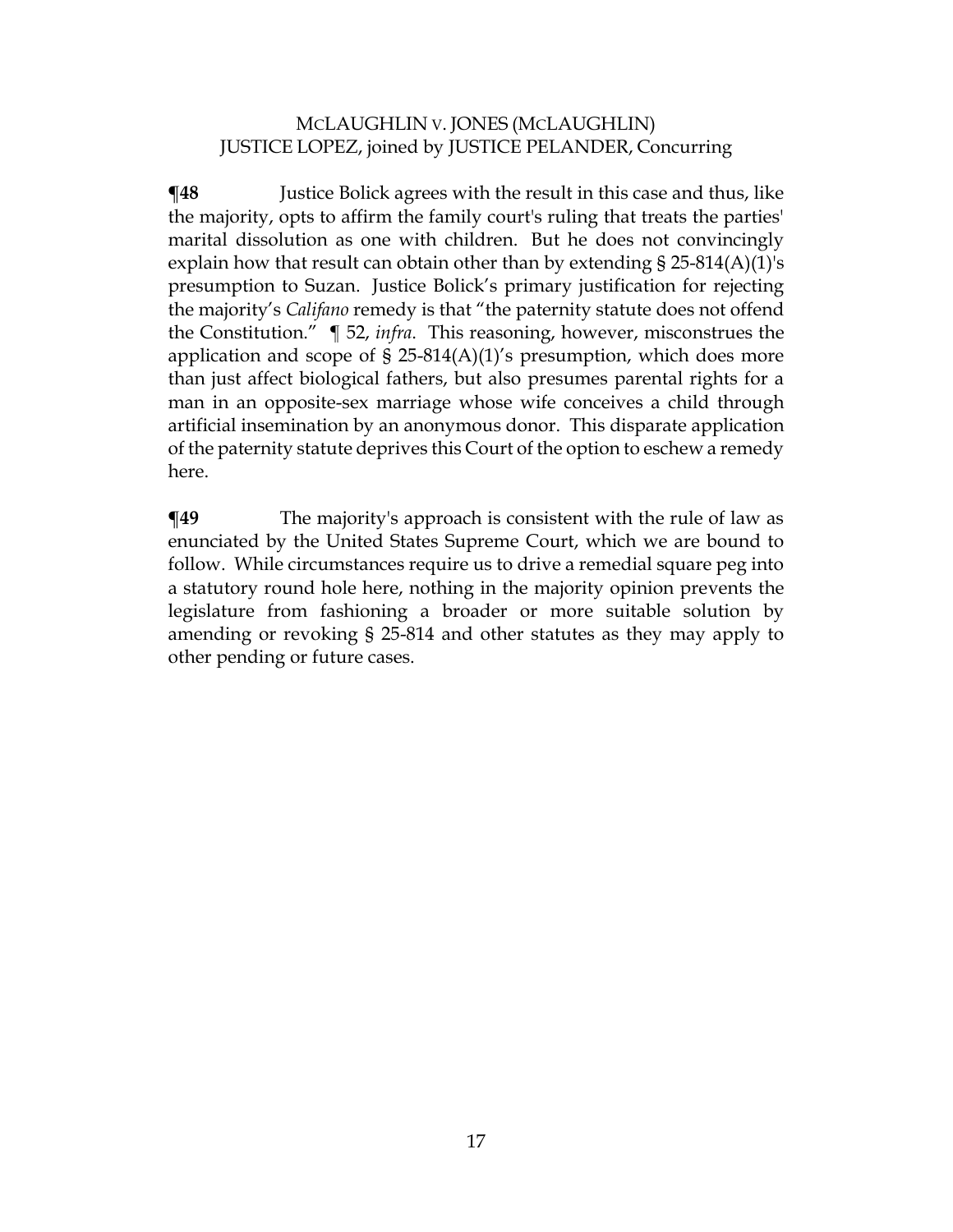#### MCLAUGHLIN V. JONES (MCLAUGHLIN) JUSTICE BOLICK, Concurring in Part and Dissenting in Part

BOLICK, J., concurring in part and dissenting in part.

**¶50** I agree with the majority that the United States Supreme Court's decision in *Pavan* unequivocally forbids states from denying parenting rights to members of same-sex couples on an equal basis with opposite-sex couples. I also agree that the facts and equitable considerations make a compelling case for Suzan to have parenting rights. Suzan and Kimberly were a legally married couple when their baby was born. Not only did they execute a co-parenting agreement in times that were happier between them, but Suzan rather than Kimberly would have been the birth mother had she been able to conceive through artificial insemination, which would have reversed the present circumstances. I therefore join my colleagues in affirming the trial court's decision to proceed with this case as a marital dissolution with children.

**¶51** With great respect, however, I cannot join the majority in rewriting our state's paternity statute, which is unnecessary, unwise, and beyond the proper scope of judicial power. The marital presumption that the majority finds unconstitutional and rewrites, A.R.S.  $\S$  25-814(A)(1), is not, as the majority characterizes it, a "state-benefit statute." *Supra* ¶ 28. Rather, it is part of an integrated, comprehensive statute that serves the highly important and wholly legitimate purpose of providing a mechanism to establish a father's rights and obligations. Among other methods, it allows a person to rebut a marital presumption by evidence of biological parentage, which as the Court tacitly acknowledges, cannot apply to nonbirth mothers in a same-sex marriage. A.R.S. § 25-814(C); *see also*  § 25-814(A)(2) (creating a parenthood presumption when genetic testing affirms at least 95% chance of paternity). A paternity statute does not offend the Constitution because only men can be fathers. *See, e.g.*, *Nguyen*, 533 U.S. at 63 (decision by Justice Kennedy holding that "[t]he imposition of a different set of rules . . . is neither surprising nor troublesome from a constitutional perspective" because they "are not similarly situated with regard to the proof of biological parenthood"). It is not the paternity statute that is unconstitutional, but rather the *absence* of a mechanism to provide parenthood opportunities to single-sex couples on equal terms appropriate to their circumstances. *See Pavan*, 137 S. Ct. at 2078 (guaranteeing "access" to the same rights, benefits, and responsibilities as opposite-sex couples).

**¶52** Because the paternity statute does not offend the Constitution, no basis exists for the Court to "extend" the marital